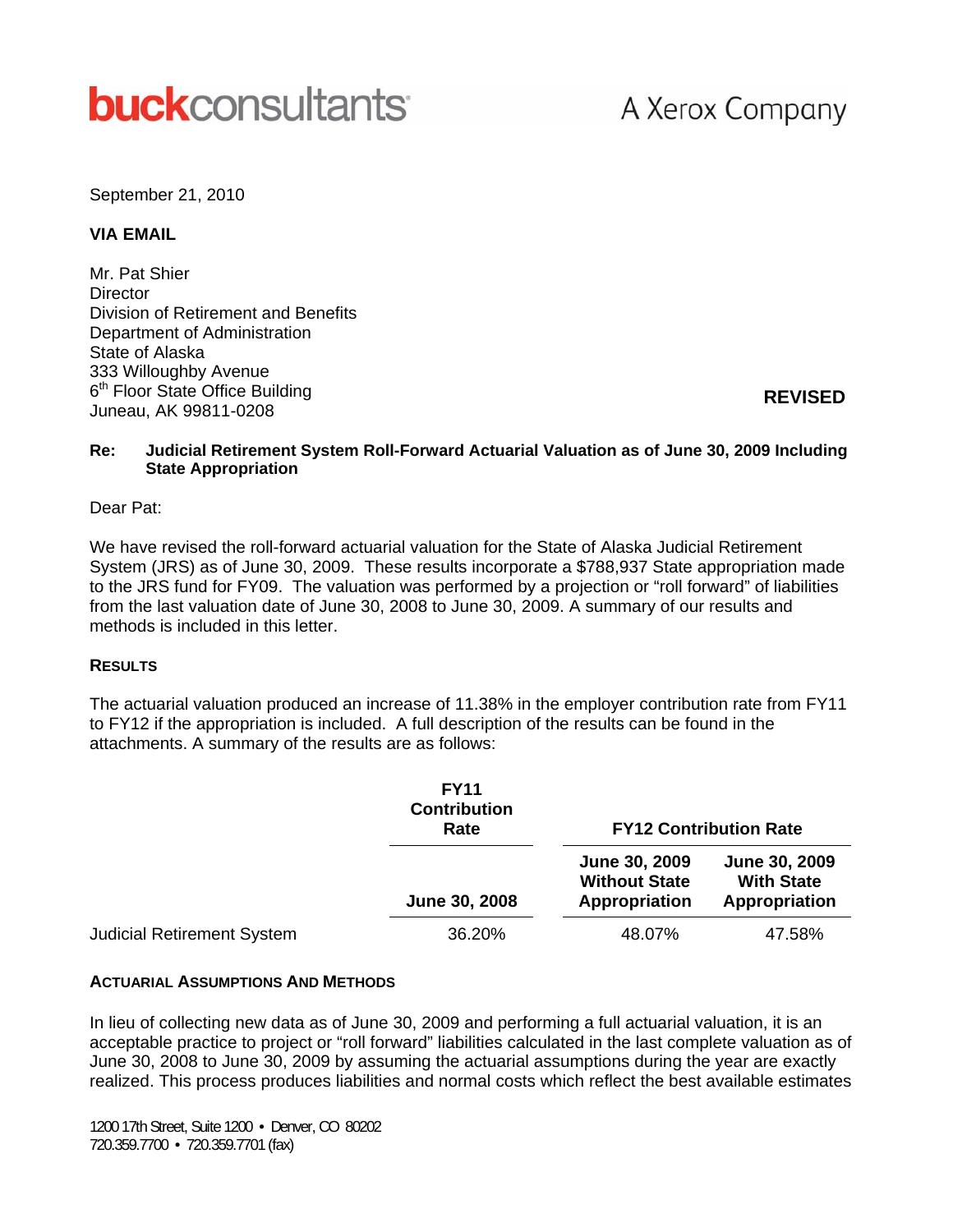Mr. Pat Shier September 21, 2010 Page 2

of the major factors that would be reflected in a full actuarial valuation, including salary increases, cost of living adjustments and increases in medical costs. All data, actuarial assumptions, methods and plan provisions are the same as those used for the June 30, 2008 valuation unless otherwise noted in this letter, including a valuation interest rate of 8.25%, and salary scale of 4.00%.

The actuarial value of assets was calculated as of June 30, 2009 using actual assets and cash flows during the year and includes the State Appropriation of \$788,937 for FY09 (\$727,183 for pension, \$61,754 for postemployment healthcare). We are phasing in the five-year smoothing method, and investment gains experienced during FY09 are recognized at 20%.

Contributions during the year were more than the 2008 actuarial valuation requirement creating actuarial gains. However, large investment losses were experienced during the year by JRS. The net result was an overall actuarial loss. The net actuarial loss was \$22,175,000. The net actuarial loss has the effect of increasing the unfunded liability from what was expected. Given the differences between actual and expected contributions and investment return, this results in changes in the employer contributions from the previous year.

Please let us know if you have any questions.

Sincerely,

David H. Alaskinsky

David H. Slishinsky, A.S.A. Principal and Consulting Actuary

/mlp

#### **Attachment**

c: Ms. Teresa Kesey, State of Alaska Ms. Melissa Bissett, Buck Consultants Ms. Michelle DeLange, Buck Consultants Mr. Chris Hulla, Buck Consultants